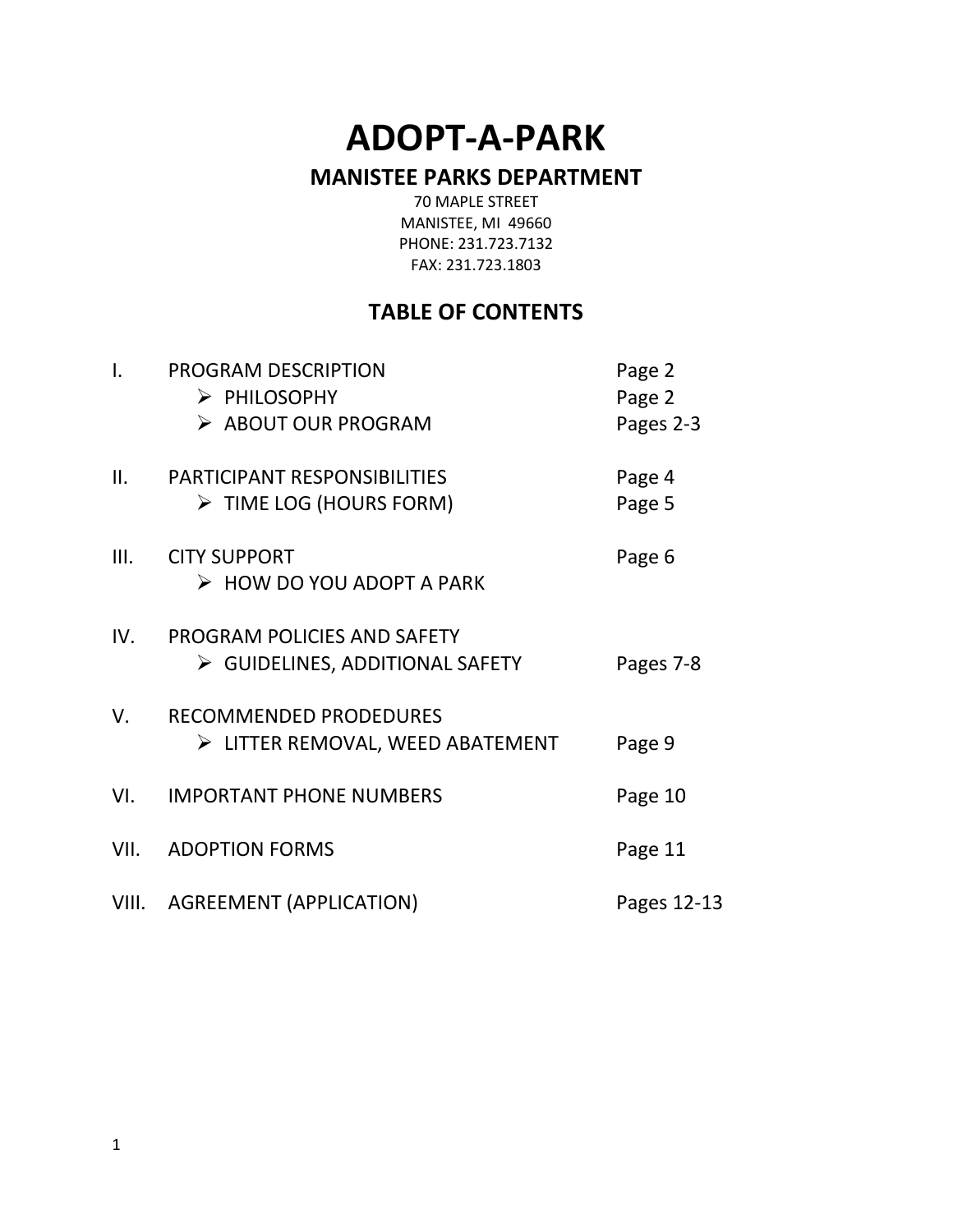# **ADOPT-A-PARK**

### **PHILOSOPHY**

As part of the Manistee mission, promoting community leisure gives the Parks Department the ability to "enhance the quality of life through preservation of maintenance and parklands." The Adopt-A-Park program supports this mission by giving Manistee the opportunity to become involved with the growth of city parks and neighborhoods. Creating community involvement begins with initiative and contribution from citizens who understand the importance of natural care and development.

### **OBJECTIVE**

By encouraging and utilizing volunteers to show community pride we hope to have cleaner, safer, and greater used parks. We want neighborhood organizations, families, Boy and Girl Scouts groups, and even businesses to all participate in the city wide program.

# **ABOUT OUR PROGRAM**

# **WHO CAN ADOPT A PARK?**

The City of Manistee's Adopt-A-Park program aims to unite, support, and educate all people interested in preserving and maintaining our beautiful park system. Participants include:

| Individuals             | <b>Neighborhood Associations</b> |
|-------------------------|----------------------------------|
| <b>Schools</b>          | <b>Senior Citizens</b>           |
| <b>Scouts</b>           | <b>Youth Groups</b>              |
| <b>Church Groups</b>    | <b>Business</b>                  |
| <b>Community Groups</b> | <b>Non-Profit Organizations</b>  |

This volunteer program provides opportunities for volunteer groups to assist park staff and help keep Manistee's parks and public areas safe, clean, and attractive. Under the supervision of the Parks Leadman, volunteer groups "adopt" a park, or a portion of a park, and agree to complete certain service projects during one year.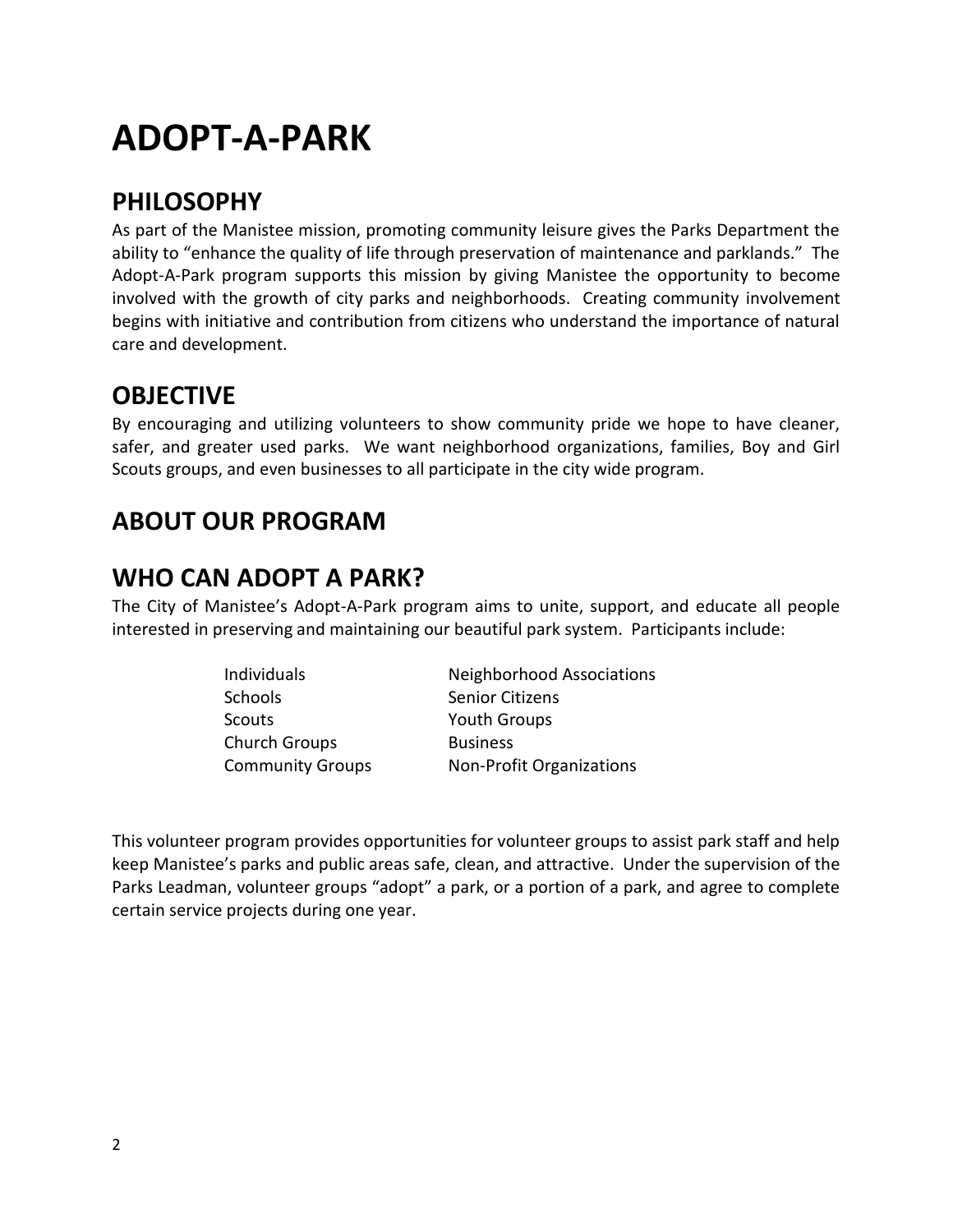### **WHAT CAN BE ADOPTED?**

All types of city parks and public areas may be adopted. Large parks and those with several separate units may be adopted by more than one "adoptee" or volunteer organization. The Entire Park or particular area within a park is available for adoption. These areas may include:

> Flower Beds Trails and Greenways Trees and Shrubs Open Spaces Playgrounds Courts Medians Sports Fields

# **HOW CAN WE HELP? WHAT TYPES OF PROJECTS CAN ADOPTEES TAKE ON?**

ROUTINE MAINTENANCE

Litter/Glass Removal Weed Control (check with Parks Leadman) Graffiti Removal (check with Parks Leadman) Watering/Irrigating Plants

SPECIAL MAINTENANCE (Under Direction of the Parks Department)

Plantings Trimming/Pruning Others per Approved Request Restroom Maintenance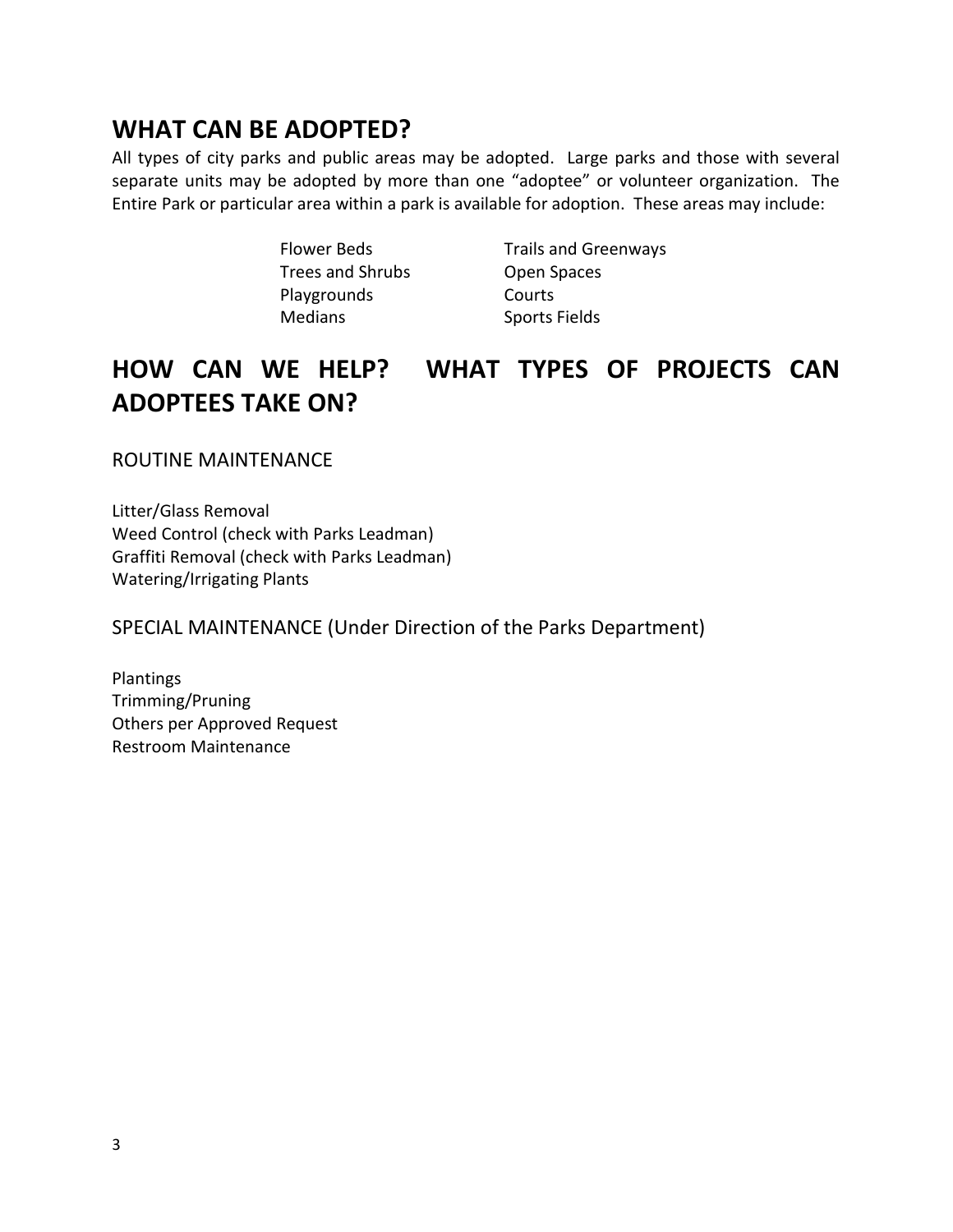### WHAT ARE PARTICIPANTS RESPONSIBLE FOR?

- 1. READ AND UNDERSTAND SAFETY GUIDELINES
- 2. ABIDE BY ALL PARK RULES AND ORDINANCES
- 3. NOTIFY THE CITY OF MANISTEE TO CHANGE SPECIFIC PARTICIPANT DUTIES
- 4. NOTIFY STAFF WHEN RESIGNING
- 5. SPEND A MINIMUM NUMBER OF HOURS PER MONTH AT ADOPTED SITE, KEEP TRACK OF THE NUMBER OF HOURS SPENT WORKING ON A MONTHLY BASIS AND REPORT TOTAL HOURS TO PARKS DEPARTMENT.
	- $\checkmark$  accounts for total donated time.
	- $\checkmark$  confirms growth or decline in participation
	- $\checkmark$  HELPS OFFICE TO PROVIDE PARTICIPANT AWARDS AND RECOGNITION

SEE THE PARTICIPANT HOURS LOG ON PAGE 5 FOR MORE INFORMATION.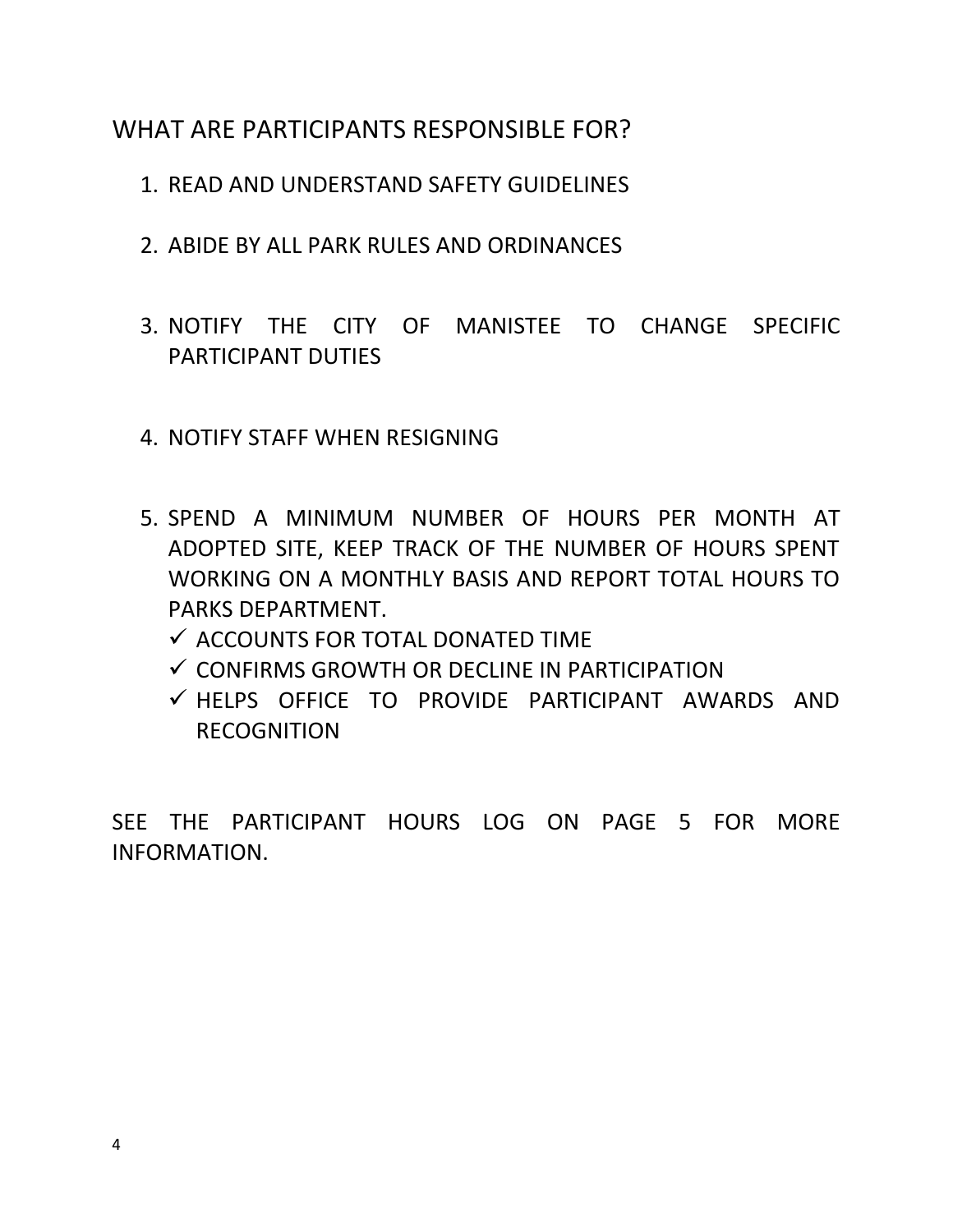Manistee Parks 70 Maple Street Manistee, MI 49660 231.723.7132

### **ADOPT-A-PARK Participant Hours Form**

Participants are required to report hours by the 5<sup>th</sup> day of each month. Calculate record and report the total number of hours worked at each adopted site by filling in the chart (for convenience) and:

> Mail in the bottom Portion to: City of Manistee Department of Public Works 70 Maple Street Manistee, MI 49660

Email to[:mmccann@manisteemi.gov](mailto:mmccann@manisteemi.gov)

Fax hours to: 231.723.1803

Call in hours anytime to voice mail number 231.723.7132

| <b>DATE</b>            | # OF PARTICIPANTS<br><b>PRESENT</b> | # OF HOURS WORKED | <b>TOTAL HOURS</b><br><b>WORKED</b> |
|------------------------|-------------------------------------|-------------------|-------------------------------------|
|                        |                                     |                   |                                     |
|                        |                                     |                   |                                     |
|                        |                                     |                   |                                     |
|                        |                                     |                   |                                     |
|                        |                                     |                   |                                     |
|                        |                                     |                   |                                     |
|                        |                                     |                   |                                     |
|                        |                                     |                   |                                     |
|                        |                                     |                   |                                     |
| Notes/Comments:        |                                     |                   |                                     |
|                        |                                     |                   |                                     |
|                        |                                     |                   | total hours for                     |
|                        |                                     |                   |                                     |
| Participants Signature |                                     | Phone             | Date                                |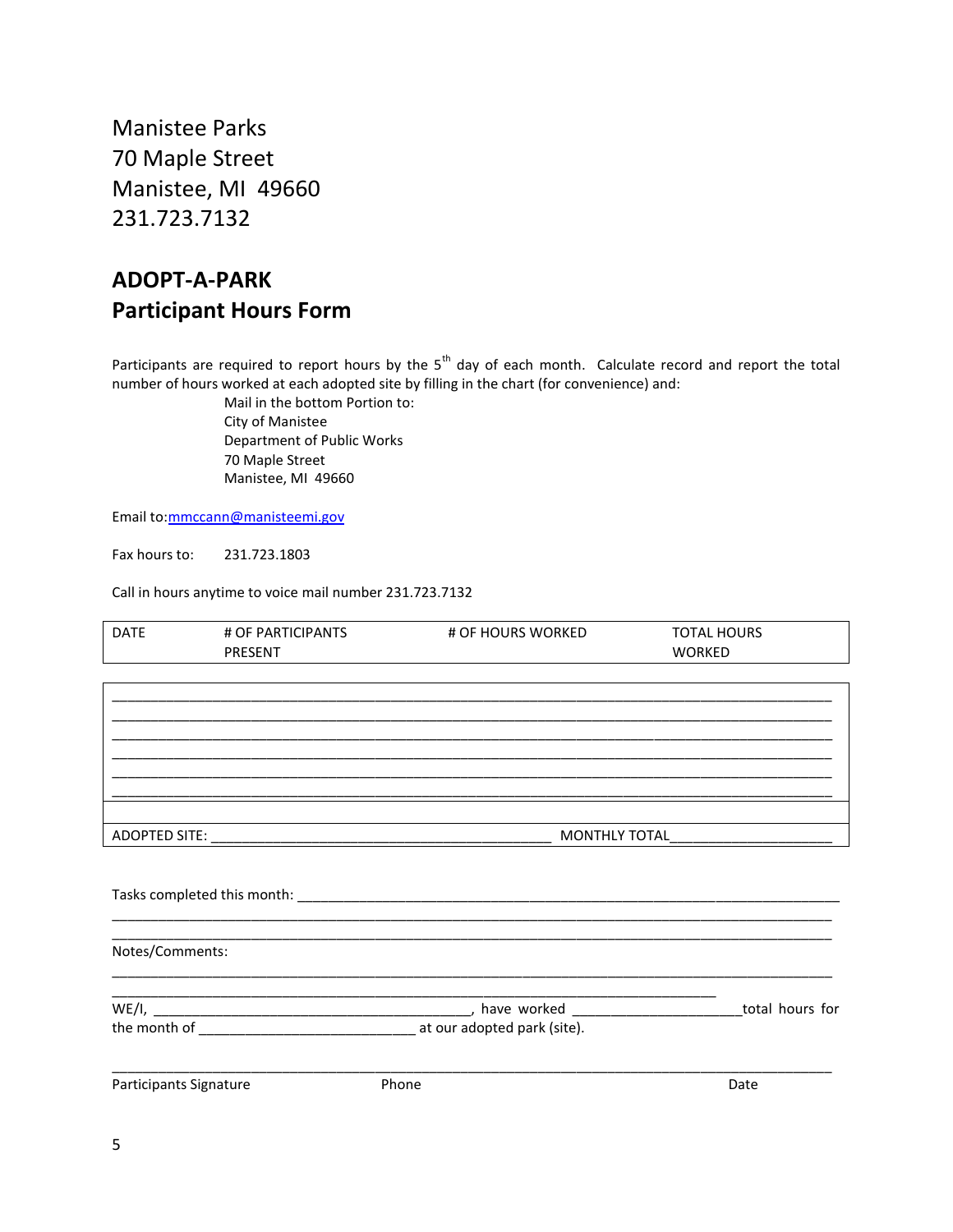### **CITY SUPPORT**

THE CITY MAY HELP WITH SUPPLIES TO ASSIST YOU IN YOUR DUTIES. THIS NOT ONLY HELPS YOU DO YOUR JOB BUT IT KEEPS OUR PARKS CLEAN!

### "PARKS LEADMAN"

The Parks Leadman oversees all organized park adoption projects. Position responsibilities include establishing a main source of communicable outreach for Manistee's Adopt-A-Park program, official reporting of park (or site) status, and time log record collection. It shall be the park leadman's responsibility to encourage consistent, valuable volunteer support by monitoring the program, assisting when necessary and maintaining a good line of communication with park volunteers. By allowing an individual coordinator to operate the fundamental requirements, more opportunity will be created for a diverse sustainable program.

### **HOW DO YOU ADOPT A PARK?**

- 1. CONTACT THE CITY OF MANISTEE PARKS DEPARTMENT WITH A REQUEST TO ADOPT A NEIGHBORHOOD PARK OR PARKLAND.
- 2. SIGN AND RETURN THE AGREEMENT FORM ON PAGES 11, 12, 13.
- 3. THE DEPARTMENT OF PUBLIC WORKS WILL PROCESS YOUR FORM AND CONTACT YOU.
- 4. CITY PARKS STAFF WILL PROVIDE THE INITIAL TRAINING AND ORIENATION FOR YOUR AREA.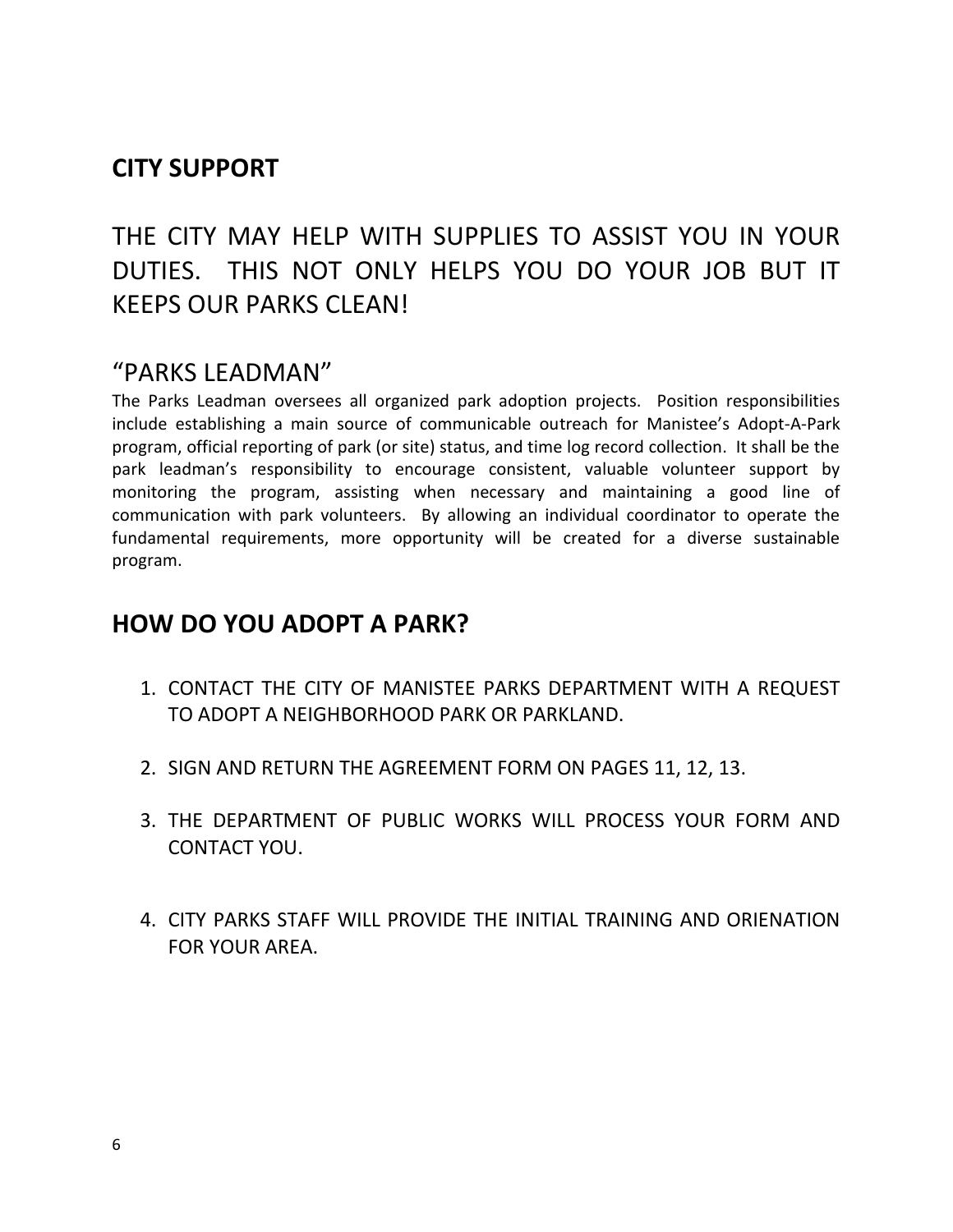MANISTEE PARKS DEPARTMENT 70 MAPLE STREET MANISTEE, MI 49660 231.723.7132 **ADOPT-A-PARK PROGRAM POLICIES**

The individual(s) must commit for a least one year and promises to perform agreed tasks(s) as necessary.

All the proper documentation (application, volunteer forms) must be signed, and received by the City.

Any Park can be requested and the City will do its best to accommodate each group/individual. We ask that the participants complete their chosen task and also report any problems at the park (i.e. a broken fence, damaged playground equipment).

> $\triangleright$  If the group wants to do any plantings in their adopted park we ask that they first contact the City for approval of species and placement.

### **SAFETY GUIDELINES**

#### **For Teachers and Group Leaders**

Student supervision at all times Review safety rules with students before beginning clean-up projects Tie bags tightly and place beside trash receptacles Report any safety hazard to Parks Department staff Add any additional safety precautions you feel appropriate

#### **For Students and Youth**

Stay within sight of your teacher or group leader Work with a buddy Do not pick up trash near the street or curb Do not pick up any sharp objects, such as broken glass or needles Report any broken park equipment, such as swings, to your teacher or group leader If park workers are present doing their job, please do not run in front of them or get too close when they are working with machines. Wash your hands thoroughly when you complete your work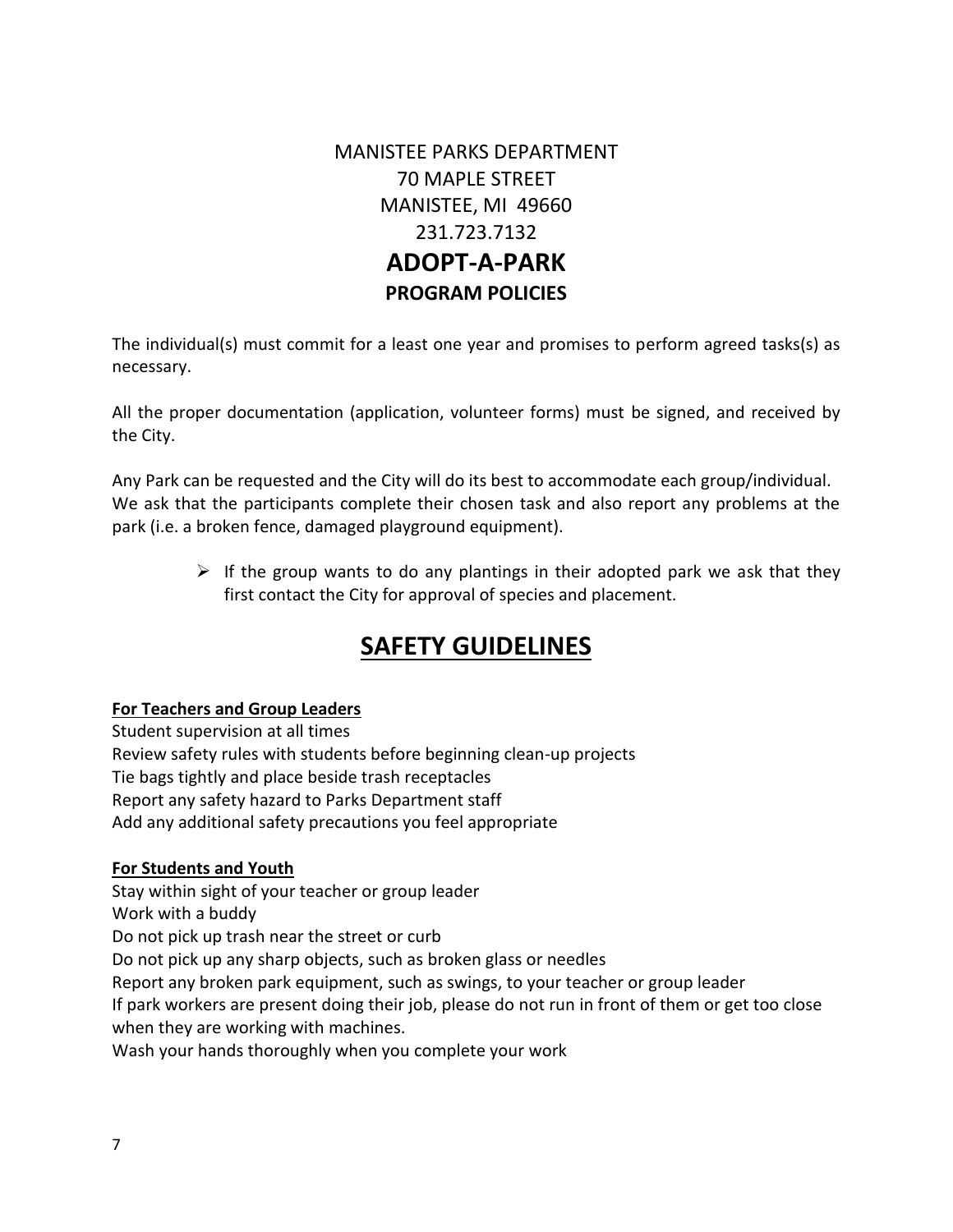### MANISTEE PARKS DEPARTMENT 70 MAPLE STREET MANISTEE, MI 49660 231.723.7132 **ADOPT-A-PARK**

## **SAFETY GUIDELINES CONTINUED…**

#### **DO:**

**Do** lift all objects with your legs, not your back **Do** wear light or bright colored clothing, hard-soled shoes, and sturdy work gloves **Do** use sunblock and/or wear a hat **Do** contact Parks Department staff at 231.723.7132 immediately if you notice a safety hazard, such as a broken swing or other piece of play equipment. **Do** tie bags tightly before placing next to trash receptacles **Do** work during park hours **Do** work with a partner whenever possible **Do** make sure that all participants in your business or organization are familiar with these safety precautions.

#### **DON'T:**

**Don't** overexert yourself. Be sure to take frequent breaks, drink liquids, and dress appropriately for weather

**Don't** bring small children or pets along on projects

**Don't** ever leave children or pets locked in the car at work locations

**Don't** pick up materials you suspect might be hazardous, such as needles or drug paraphernalia. Call 911 immediately and give the precise location of the material

### **ADDITIONAL SAFETY INFORMATION**

**POISON IVY:** plant grows along trails, in forest, or in wooded area, if skin contact is made, may cause irritation

Symptoms: no immediate cure (itching, rash, blisters) let process run its course

Treatment: wash clothing, calamine lotion, Epson salts in water/applied with a paper towel *WEST NILE VIRUS*: affects humans and animals, transmitted via mosquito's bite

Symptoms: most often mild including: fever, headache, body soreness, rash (symptoms can also become more severe)

Protective measures against the virus are as follows: stay inside at dawn and dusk, wear long sleeve shirts and pants when outdoors, and spray repellants.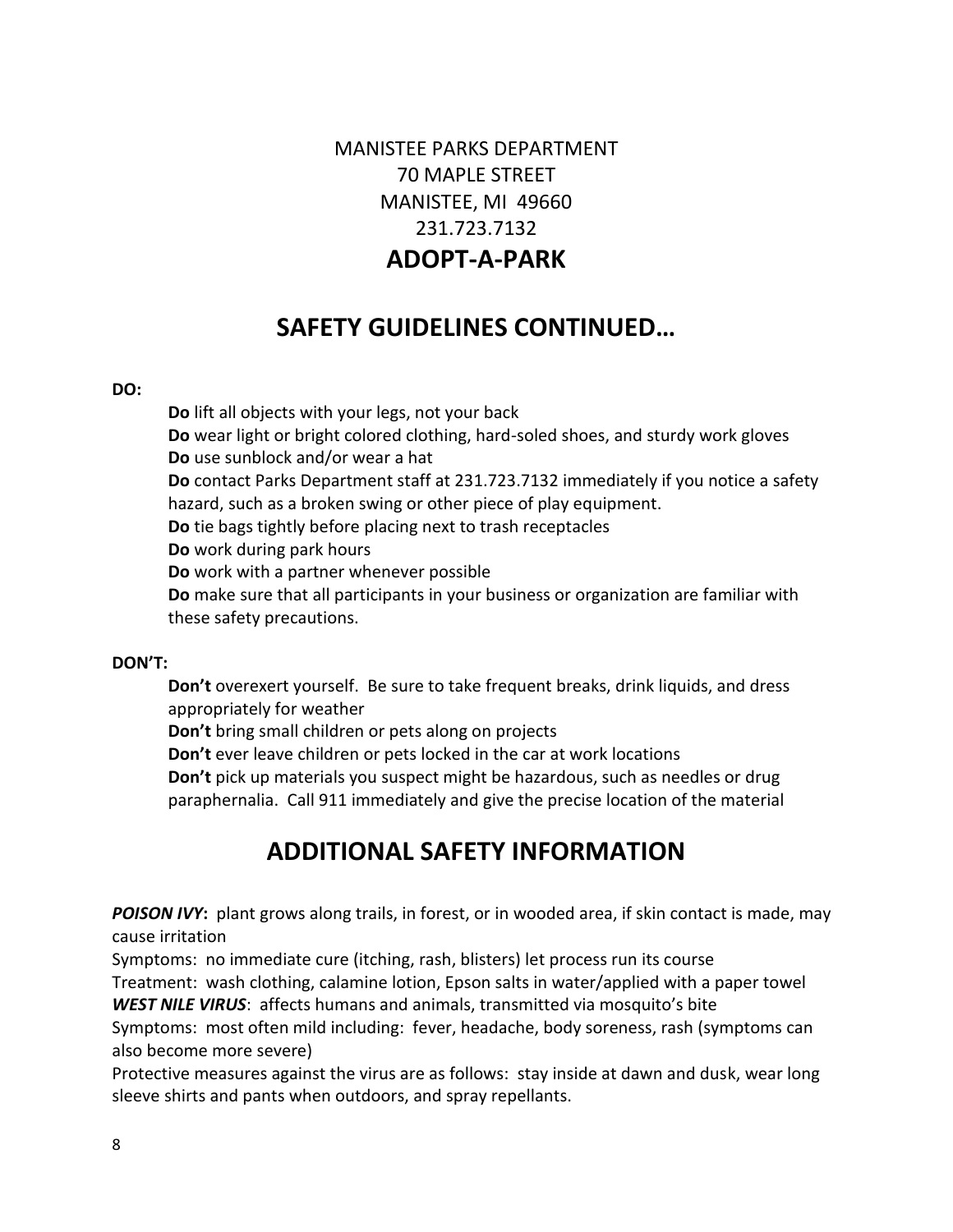# **RECOMMENDED PROCEDURES**

#### **LITTER REMOVAL**

Leave full trash bags beside trash receptacles in park or call to arrange for pickup Always wear work gloves

Work only during daylight hours

Work with a partner whenever possible

Do not work under potentially dangerous conditions, such as rain or heavy winds

Do not pick up materials that you suspect may be hazardous such as needles, bloody objects or drug paraphernalia. Call 911 immediately

Do not pick up litter too close to the edge of curbs unless oncoming traffic is clearly visible Tie bags tightly before disposal

Do not stomp on trash bags (stomping may cause hard objects to puncture bag)

#### **WEED ABATEMENT**

Before removing weeds, check with the appropriate staff to get approval

Contact the Parks Department to coordinate in advance for pick-up of clippings

Wear protective gear; safety glasses/goggles, safety vests, long pants and long sleeves, sturdy work boots, and work gloves

Do not use power equipment. It is against City policy

Small children should not use weeding tools. Participants must be at least 12 years old to use weeding tools.

Be cautious around thorny or poisonous bushes, such as poison ivy or star thistle When bagging clippings, keep them separate from green waste

#### **ON A PATHWAY OR TRAIL**

Do not block pathways or trails

Be cautious and respectful of pedestrians, cyclists, animals and other trail users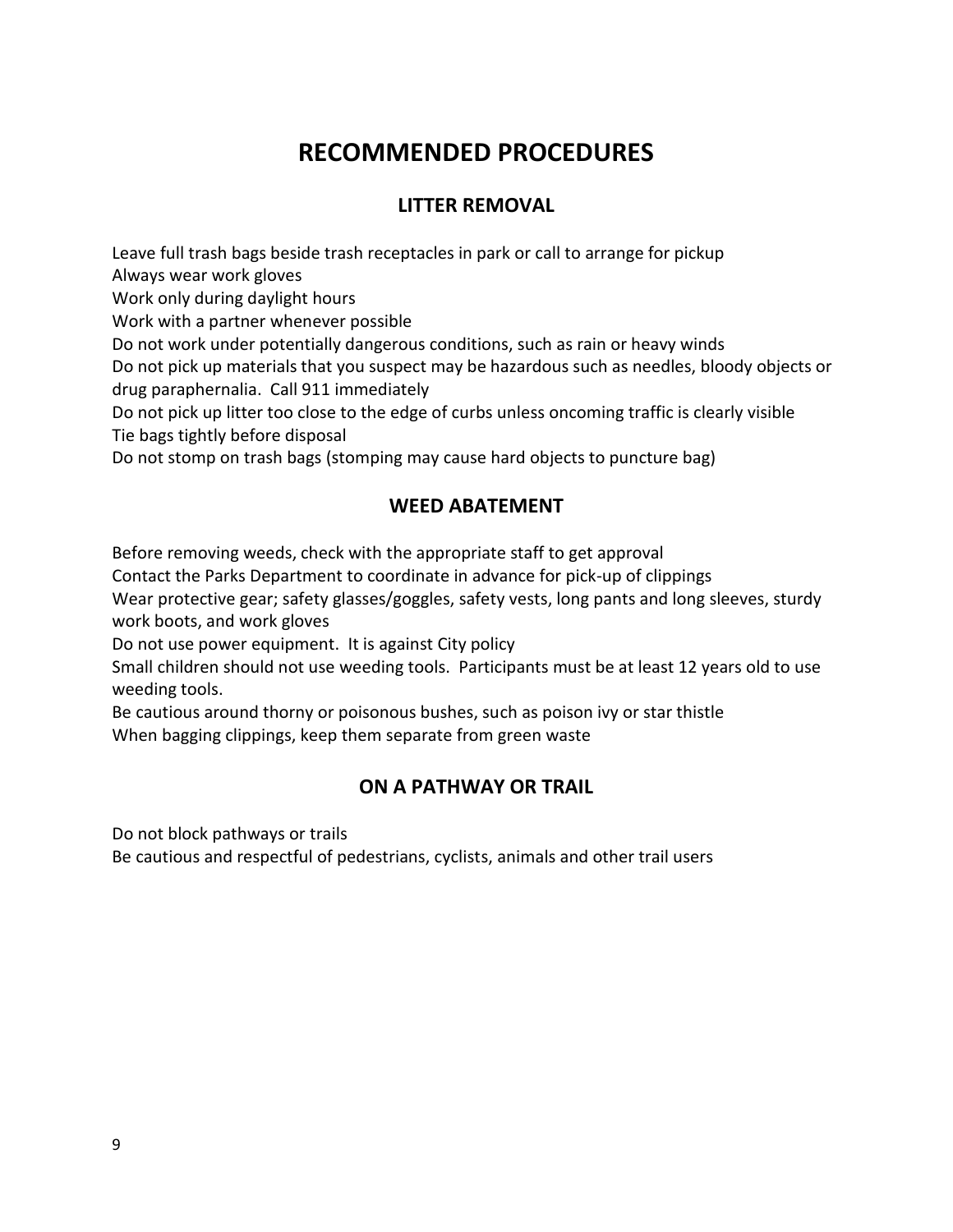MANISTEE PARKS DEPARTMENT 70 MAPLE STREET MANISTEE, MI 49660 231.723.7132

### **ADOPT-A-PARK**

#### **IMPORTANT PHONE NUMBERS**

| <b>PARKS DEPARTMENT</b> | 231.723.7132 |
|-------------------------|--------------|
| <b>CITY HALL</b>        | 231-723-2558 |
| (911 NON EMERGENCY)     | 231-723-6241 |
| <b>FIRE DEPARTMENT</b>  | 231.723.1549 |
| EMERGENCY               | 911          |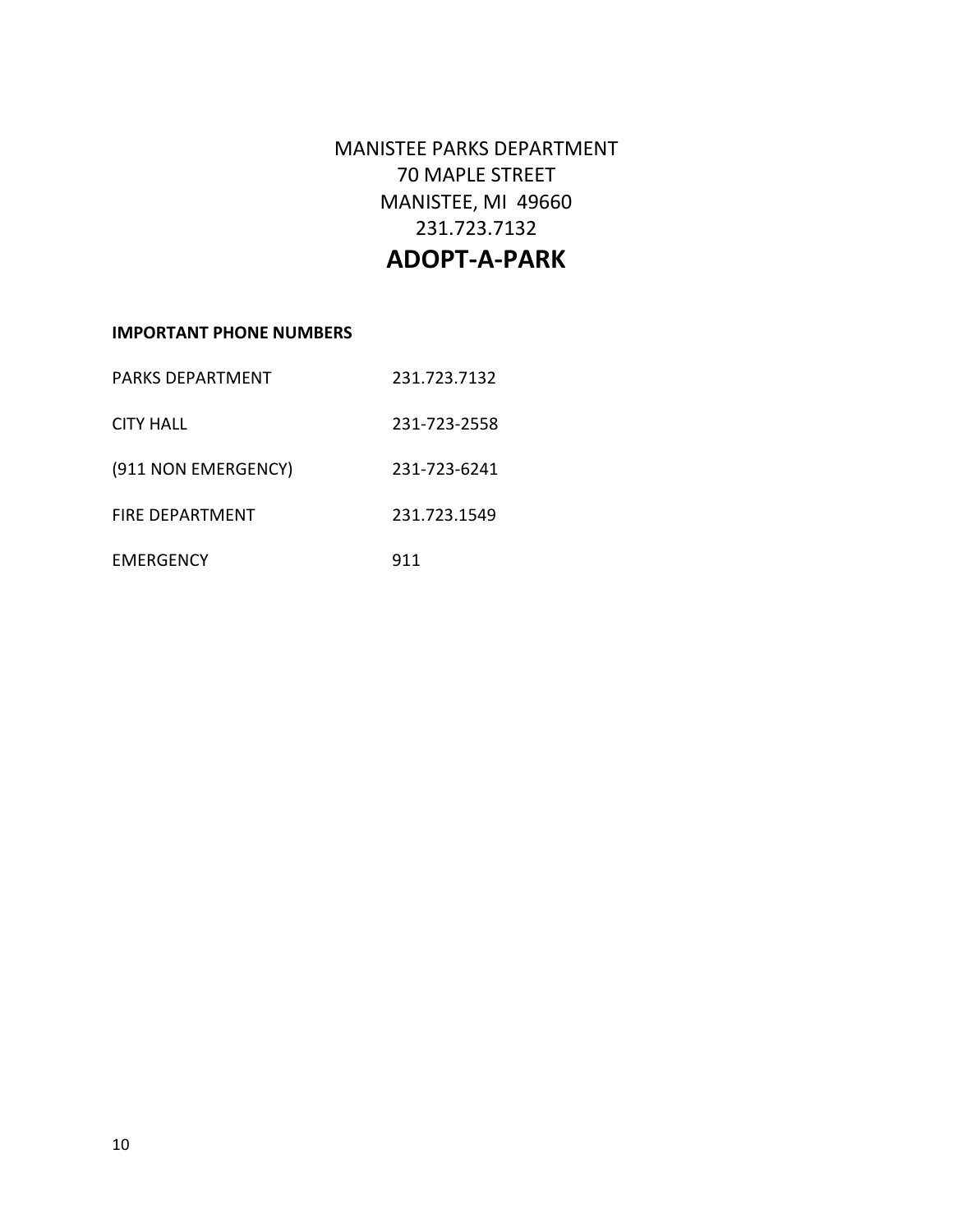# **ADOPT-A-PARK APPLICATION CITY OF MANISTEE, MICHIGAN**

INSTRUCTIONS: Complete all information requested. Send this application directly to the City of Manistee, Parks Department, 70 Maple Street, Manistee, MI 49660. The applicant will be contacted by the Parks Leadman upon receiving the application. The Volunteer Organization Representative is the person who should be present at all Adopt-A-Park activities. The Authorized Agent is the official administrator or business owner, such as school principal, faculty advisor, or organization president.

Name of Organization/Company/Applicant

| <b>Mailing Address</b>        |       |  |
|-------------------------------|-------|--|
| <b>Volunteer Organization</b> | Phone |  |
| Alternate Representative      | Phone |  |
| Park Name                     |       |  |

#### **Intentions of the Group**

- \_\_\_\_\_\_\_\_\_Litter/Glass Removal
- \_\_\_\_\_\_\_\_\_Playground Maintenance (rake woodchips, report problems, routine inspections)
- \_\_\_\_\_\_\_\_\_Restroom Maintenance
- \_\_\_\_\_\_\_\_\_Plantings (w/Park Staff approval)
- \_\_\_\_\_\_\_\_\_Weed Control (plant beds)
- Mowing (Entire Park, portion of park) **Example 2018**
- \_\_\_\_\_\_\_\_\_Graffiti Removal
- \_\_\_\_\_\_\_\_\_Water/Irrigate Plants
- \_\_\_\_\_\_\_\_\_Trimming/Pruning
- \_\_\_\_\_\_\_\_\_Mutt Mitts

Other \_\_\_\_\_\_\_\_\_\_\_\_\_\_\_\_\_\_\_\_\_\_\_\_\_\_\_\_\_\_\_\_\_\_\_\_\_\_\_\_\_\_\_\_\_\_\_\_\_\_\_\_\_\_\_\_\_\_\_\_\_\_\_\_\_\_\_\_\_\_\_\_\_

| I hereby acknowledge and support the participation of |  |
|-------------------------------------------------------|--|
|-------------------------------------------------------|--|

(Name of Organization, Individual)

Signature of Authorized Agent/Title

\_\_\_\_\_\_\_\_\_\_\_\_\_\_\_\_\_\_\_\_\_\_\_\_\_\_\_\_\_\_\_\_\_\_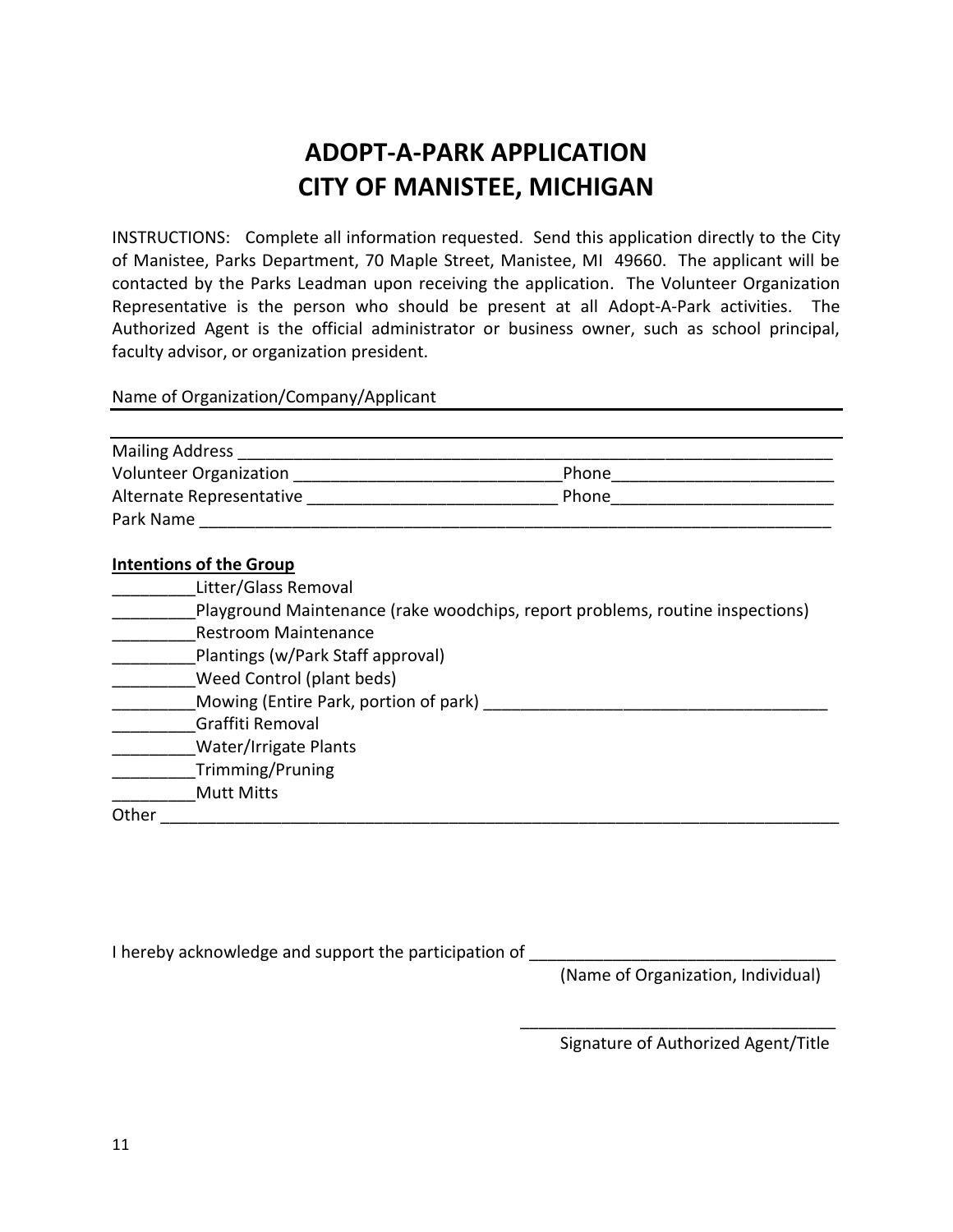# **CITY OF MANISTEE ADOPT-A-PARK PROGRAM VOLUNTEER WORK FORM**

| IN CASE OF EMERGECNY, PLEASE NOTIFY |      |      |
|-------------------------------------|------|------|
| Name                                |      |      |
| Address                             |      |      |
| Phone Home                          | Work | Cell |

- 1. The above named volunteer agrees to perform, on an occasional basis, services that are not intended to replace employees in occupations for which workers are ordinarily paid. The above named volunteer understands that he or she is not an employee of the City of Manistee and that participation in the City's Adopt-A-Park program (the "program") does not constitute a contract for employment or hire. The services performed by the above named volunteer will not jeopardize or take the place of regular full-time employees' work.
- 2. In exchange for recognition pursuant to the program, in the City's discretion, and for participation in the program, the above named volunteer agrees to perform services pursuant to the program without other compensation.